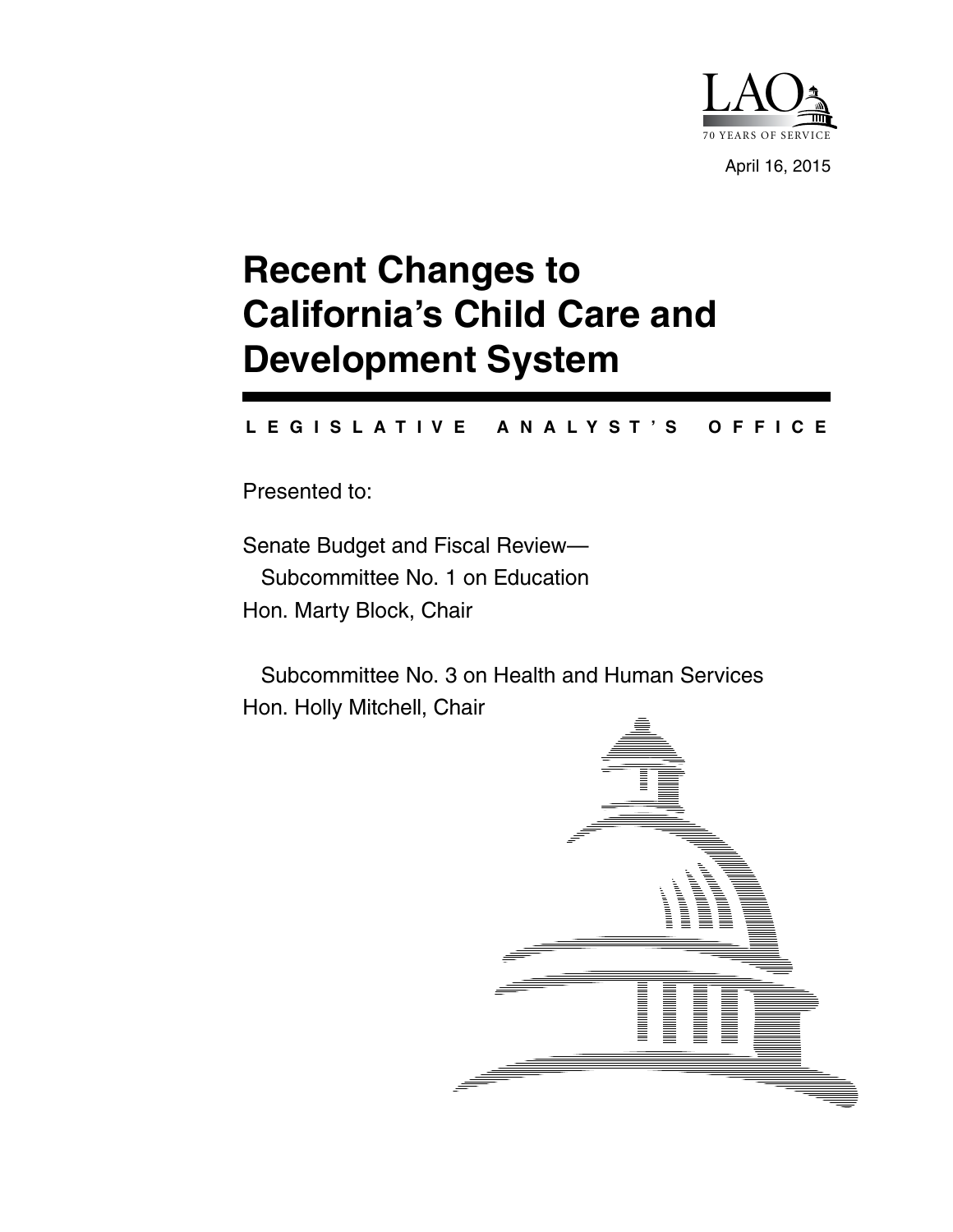

# **Notable Reductions During Recession**



#### ; **Between 2008-09 and 2012-13, Child Care and Preschool Programs Experienced Notable Reductions**

- Overall funding for child care and preschool programs decreased by \$984 million (31 percent).
- About one-quarter of slots were eliminated (approximately 110,000 slots across all programs).



#### **12 The State Also Changed Certain Policies to Achieve Budgetary Savings, Including:**

- Instituting work exemptions for California Work and Responsibility to Kids (CalWORKs) participants with very young children.
- Reducing the Regional Market Rate (RMR) for licenseexempt providers from 90 percent to 60 percent of licensed rates.
- Maintaining the RMR and Standard Reimbursement Rate (SRR) at 2005 and 2007 levels, respectively.
- **Lowering income eligibility thresholds from 75 percent to** 70 percent of state median income.
- Reducing payments to administrative agencies from 19 percent to 17.5 percent of total contract amounts.
- **Implementing parent fees for part-day State Preschool** services.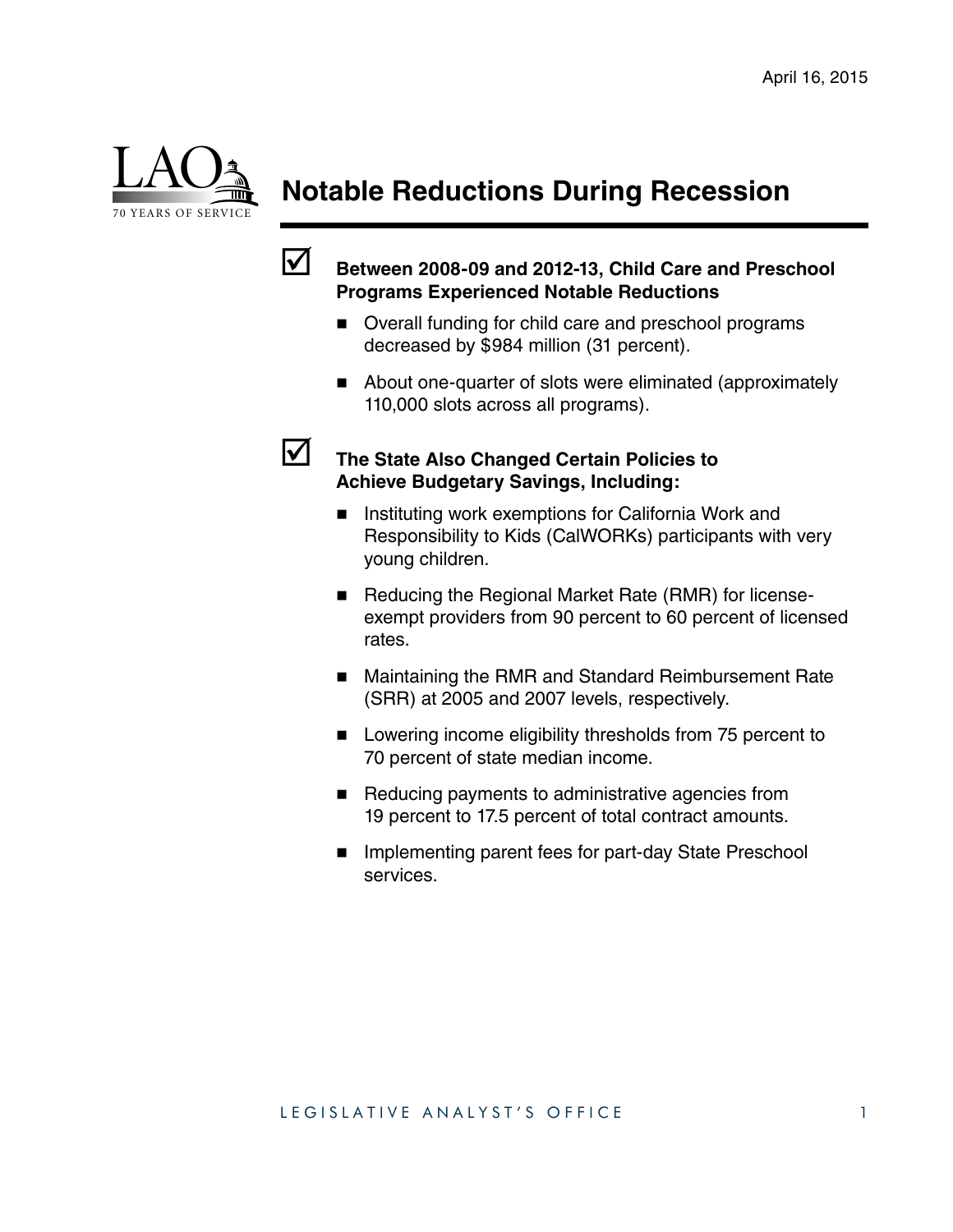

# **Recent Augmentations**



#### ; *2014-15 Budget Act* **Included Augmentations for Child Care and Preschool Programs**

- **Provided an additional \$281 million across the programs.**
- **Increased slots and rates and provided funding for quality** improvement activities and facilities.

| <b>Major 2014-15 Child Care and Preschool Spending Changes</b>                                                                                                                                                                                                                                                                                                                                                                                                                                                  |               |  |
|-----------------------------------------------------------------------------------------------------------------------------------------------------------------------------------------------------------------------------------------------------------------------------------------------------------------------------------------------------------------------------------------------------------------------------------------------------------------------------------------------------------------|---------------|--|
| (In Millions)                                                                                                                                                                                                                                                                                                                                                                                                                                                                                                   |               |  |
| Change                                                                                                                                                                                                                                                                                                                                                                                                                                                                                                          | <b>Amount</b> |  |
| Provide 7,500 additional full-year, full-day State Preschool slots <sup>a</sup>                                                                                                                                                                                                                                                                                                                                                                                                                                 | \$70          |  |
| Provide quality improvement grants for State Preschool                                                                                                                                                                                                                                                                                                                                                                                                                                                          | 50            |  |
| Increase the SRR by 5 percent                                                                                                                                                                                                                                                                                                                                                                                                                                                                                   | 49            |  |
| Caseload adjustments <sup>b</sup>                                                                                                                                                                                                                                                                                                                                                                                                                                                                               | 26            |  |
| Fund quality improvement activities (one time)                                                                                                                                                                                                                                                                                                                                                                                                                                                                  | 25            |  |
| Increase the RMR by 9 percent <sup>c</sup>                                                                                                                                                                                                                                                                                                                                                                                                                                                                      | 19            |  |
| Repeal part-day State Preschool fees and backfill foregone revenue                                                                                                                                                                                                                                                                                                                                                                                                                                              | 15            |  |
| Provide 1,000 additional General Child Care slots                                                                                                                                                                                                                                                                                                                                                                                                                                                               | 13            |  |
| Provide additional facilities loans for State Preschool (one time)                                                                                                                                                                                                                                                                                                                                                                                                                                              | 10            |  |
| Provide 500 additional Alternative Payment Program slots                                                                                                                                                                                                                                                                                                                                                                                                                                                        | 4             |  |
| <b>Total</b>                                                                                                                                                                                                                                                                                                                                                                                                                                                                                                    | \$281         |  |
| <sup>a</sup> Includes funding for an additional 4,000 full-day slots beginning June 15, 2015.<br>b Includes CalWORKs caseload changes and higher per-child costs as well as 0.5 percent statutory growth for State<br>Preschool, General Child Care, and Alternative Payment Program.<br>The weighted average increase in the RMR is 9 percent. Actual increases vary by county and provider type. Rate<br>increase began January 1, 2015.<br>SRR = Standard Reimbursement Rate and RMR = Regional Market Rate. |               |  |

#### LEGISLATIVE ANALYST'S OFFICE 2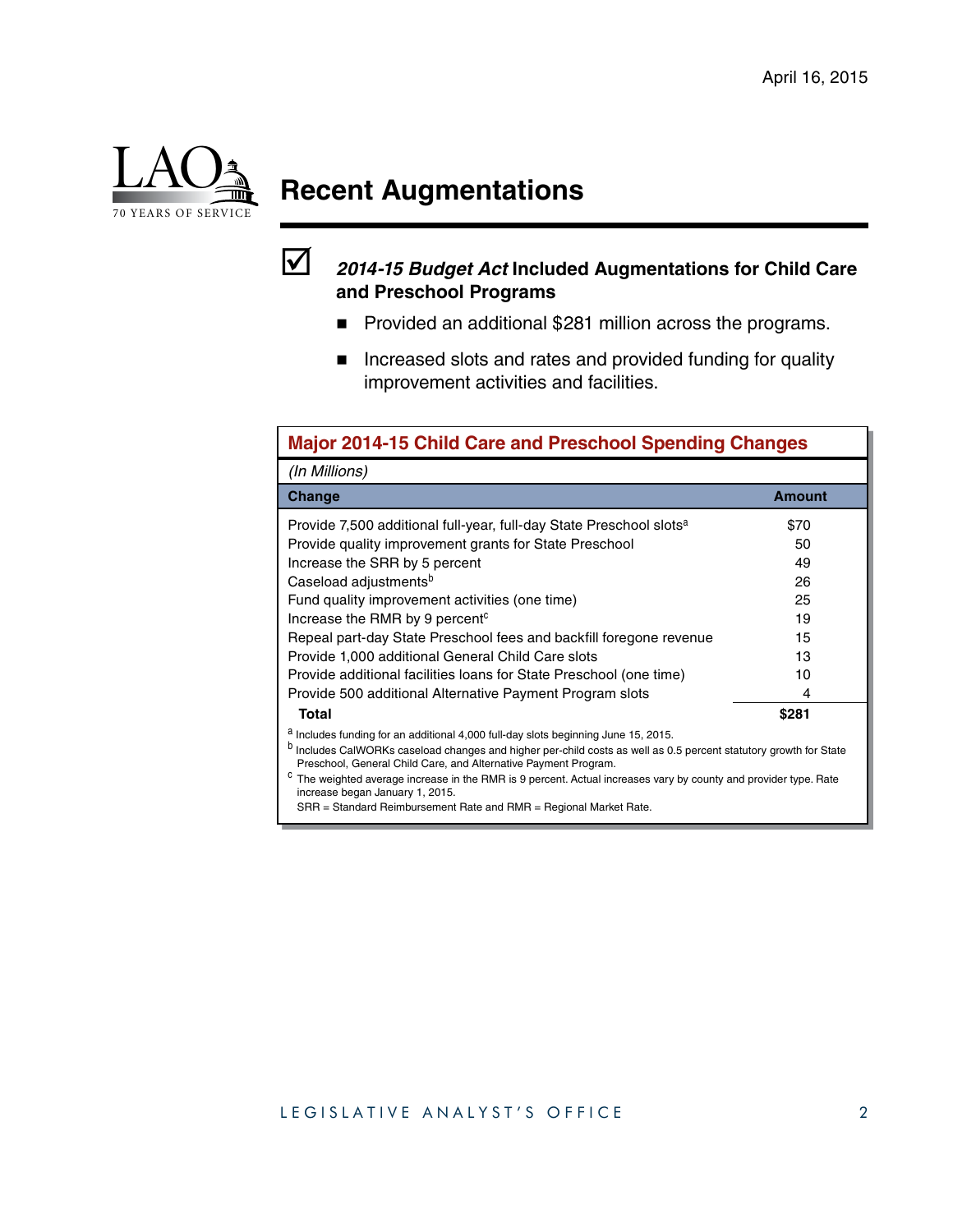

# **Regional Market Rate Update**



### ; **Each County Has 72 Different Voucher Rates**

- The rates account for different settings, children's ages, and duration of care.
- Statewide there are over 4,000 different voucher reimbursement rates.



### ; **Most Common Care for Voucher Families**

- Almost 80 percent of children are in full-time child care.
- Over half of children are school aged (5 years or older).
- Over 40 percent of children receive care in family child care homes.



#### ; **Full-Time, Center-Based Care Received More Increases Than Family Child Care Home Care**

| <b>Number of Counties Where</b><br><b>Full-Time Regional Market Rate Increased</b>                                                                             |                |                      |                   |
|----------------------------------------------------------------------------------------------------------------------------------------------------------------|----------------|----------------------|-------------------|
| From 2013-14 to 2014-15                                                                                                                                        |                |                      |                   |
|                                                                                                                                                                | <b>Infants</b> | <b>Preschool Age</b> | <b>School Age</b> |
| Center-based care                                                                                                                                              | 56             | 55                   | 41                |
| Family child care home care <sup>a</sup>                                                                                                                       | 26             | 40                   | 13                |
| All increases for family child care homes also apply to license-exempt providers, as they receive 60 percent of the<br>applicable family child care home rate. |                |                      |                   |

#### LEGISLATIVE ANALYST'S OFFICE 3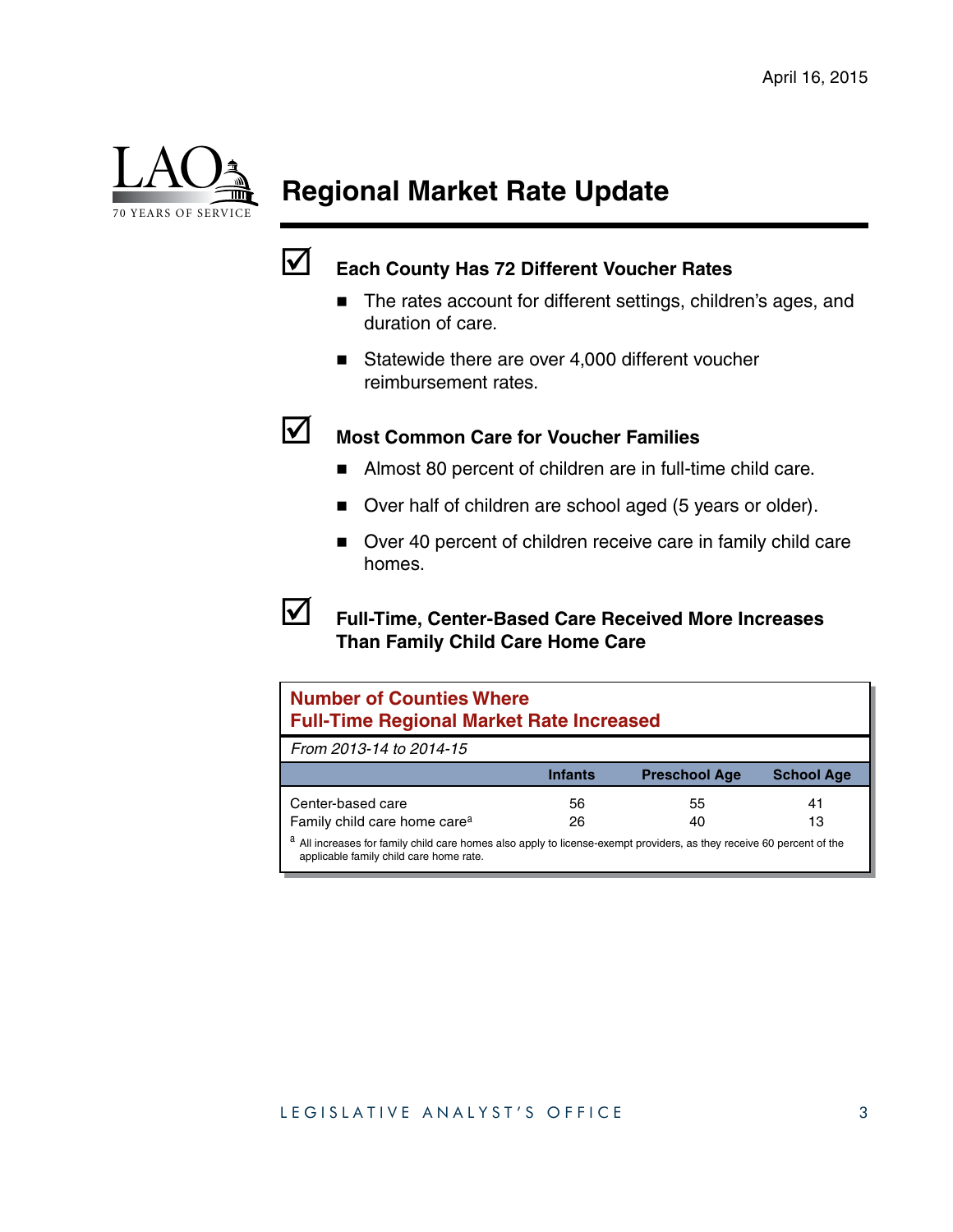*Deputy*



## **Rate Increases by County for Infants and Preschool-Age Children**

; **Average Increase for Infant and Preschool Full-Time, Monthly Care Was \$91 Per Month**

 $\mathcal{F}_\text{max}$  the  $\mathcal{F}_\text{max}$  and  $\mathcal{F}_\text{max}$  are  $\mathcal{F}_\text{max}$ 



#### LEGISLATIVE ANALYST'S OFFICE 4